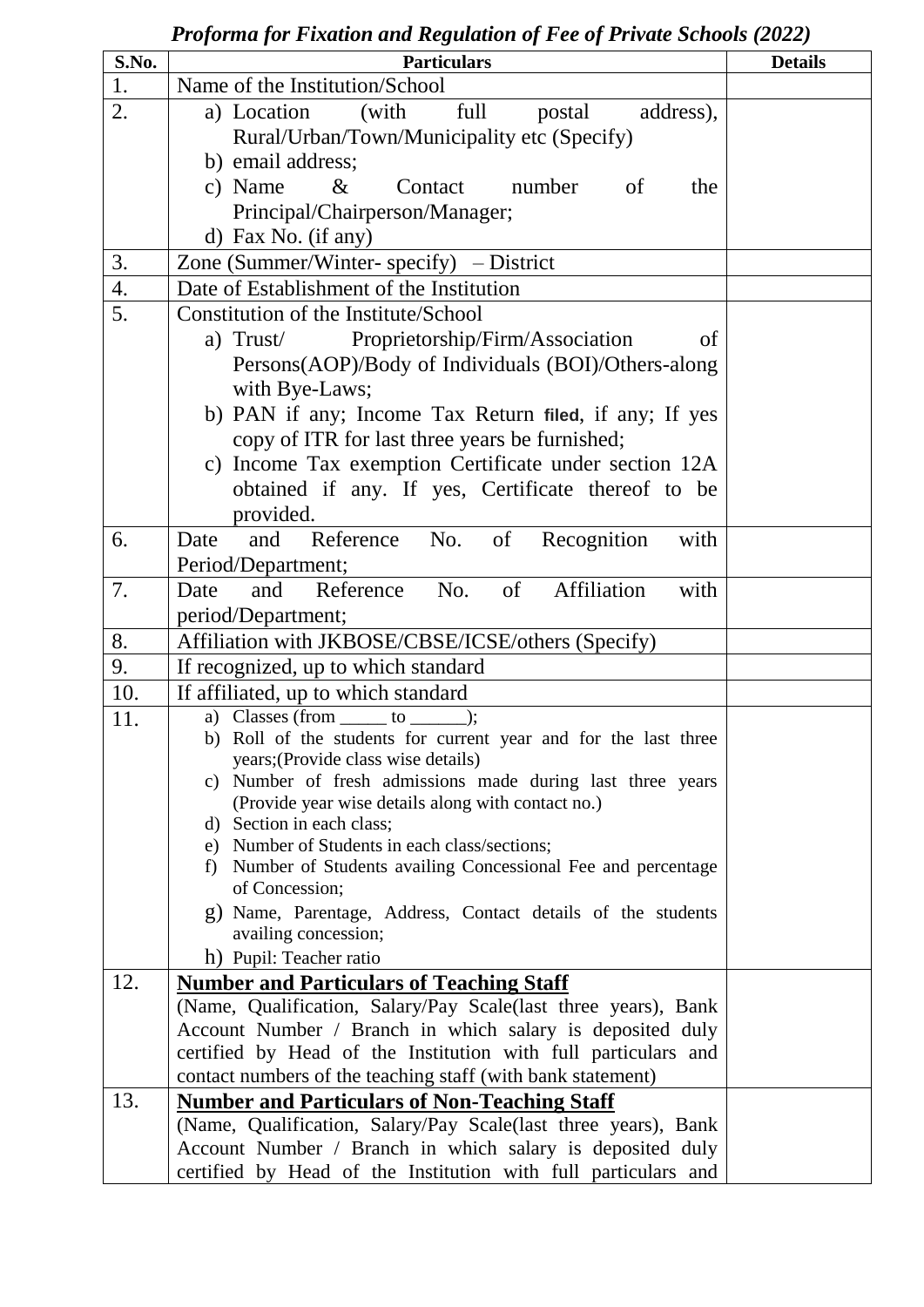|     | contact numbers of the officials (with bank statement).                                           |  |  |  |  |  |
|-----|---------------------------------------------------------------------------------------------------|--|--|--|--|--|
| 14. | Academic achievements during last three years                                                     |  |  |  |  |  |
| 15. | Extracurricular activities undertaken                                                             |  |  |  |  |  |
| 16. | Provision of indoor games                                                                         |  |  |  |  |  |
| 17. | Achievements in extracurricular activities                                                        |  |  |  |  |  |
| 18. | Any other exceptional achievement in any field                                                    |  |  |  |  |  |
| 19. | Fee Structure as on August, 2014, 2017-18, 2018-19, 2019-20 and present                           |  |  |  |  |  |
|     | (Winter Zone), August 2014, 2018-19, 2019-20, 2020-21 and present                                 |  |  |  |  |  |
|     | (summer Zone)<br>a) Monthly Tuition Fee Class Wise;                                               |  |  |  |  |  |
|     |                                                                                                   |  |  |  |  |  |
|     | b) Admission strength / class                                                                     |  |  |  |  |  |
|     | c) Undertaking for not charging admission fee                                                     |  |  |  |  |  |
|     | d) Annual charges/other charges with break up showing                                             |  |  |  |  |  |
|     | amount charged under each head.                                                                   |  |  |  |  |  |
| 20. | Has the Fee Structure of the School been regulated/fixed/approved by                              |  |  |  |  |  |
|     | the Committee. If yes, furnish a copy of the Fee Structure along with<br>order of this Committee. |  |  |  |  |  |
| 21. | Date of last revision of fee structure                                                            |  |  |  |  |  |
| 22. | Whether there is any proposal to enhance tuition, annual charges or any                           |  |  |  |  |  |
|     | other charge. If yes, provide details along with cost analysis and                                |  |  |  |  |  |
|     | justifications for such increase.                                                                 |  |  |  |  |  |
| 23. | Details of Infrastructure which qualify for enhancement in                                        |  |  |  |  |  |
|     | tuition fee/Annual Charges:-                                                                      |  |  |  |  |  |
|     | a) Provide details of infrastructure of your School like Building                                 |  |  |  |  |  |
|     | (whether owned or rented, if rented provide rent deed), Area of                                   |  |  |  |  |  |
|     | Class Rooms, Play Ground, Toilets, Library, No. of                                                |  |  |  |  |  |
|     | Laboratories, Seminar Rooms,,                                                                     |  |  |  |  |  |
|     | b) No. of Smart Classes, Name of classes and No. of students<br>availing this facility.           |  |  |  |  |  |
|     | c) No. of computers, No. of Computer labs. Name of classes and                                    |  |  |  |  |  |
|     | No. of students availing computer facility, No. of Computer<br>teachers.                          |  |  |  |  |  |
|     | d) Electricity facility                                                                           |  |  |  |  |  |
|     | e) A/C/heating facility                                                                           |  |  |  |  |  |
|     | Telephone facility<br>f)                                                                          |  |  |  |  |  |
|     | Total area of land under occupation of the School; whether<br>g)                                  |  |  |  |  |  |
|     | owned or leased; (provide documents)                                                              |  |  |  |  |  |
|     | h) If owned, whether any loan raised against such property, if yes                                |  |  |  |  |  |
|     | provide the details as below:-                                                                    |  |  |  |  |  |
|     | i. Loan amount<br>ii. Amount of instalment                                                        |  |  |  |  |  |
|     | iii. Amount of Depreciation                                                                       |  |  |  |  |  |
|     | iv. Amount of Interest                                                                            |  |  |  |  |  |
|     | Any other ground on which the claim for enhancement is based<br>1)                                |  |  |  |  |  |
|     | by the School.                                                                                    |  |  |  |  |  |
| 24. | <b>Transport facility:-</b>                                                                       |  |  |  |  |  |
|     | a) Number of Buses;                                                                               |  |  |  |  |  |
|     | b) Whether owned or on lease. If on lease, name and particulars of<br>the owner;                  |  |  |  |  |  |
|     | Number of students availing transport facility;<br>$\mathbf{c})$                                  |  |  |  |  |  |
|     | Seating capacity of each vehicle;<br>d)                                                           |  |  |  |  |  |